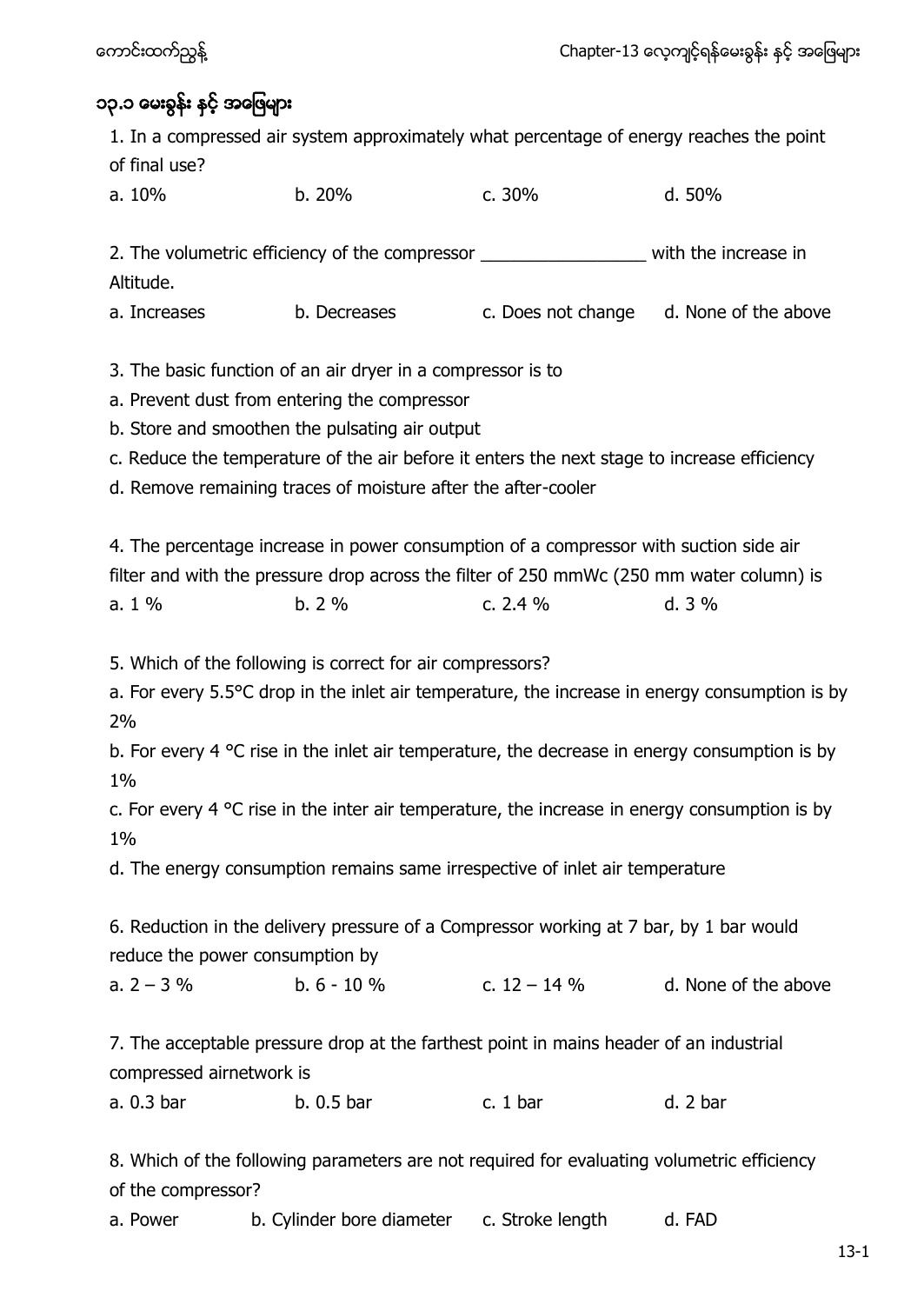9. If the compressor of 200 cfm loads in 10 seconds and unloads in 20 seconds, the air leakage would be a. 67 cfm b. 100 cfm c. 10 cfm d. 133 cfm 1၀. Which of the compressors is used to supply large quantities of air for a medium to high pressure range? a. Reciprocating b. Rotary vane c. Rotary screw d. Centrifugal Energy Efficiency Guide for Industry in Asia – www.energyefficiencyasia.org ©UNEP ANSWERS 1. a | 2.b | 3.d | 4.b | 5.c 6. b | 7.a | 8.a | 9.a | 11.d 11. Which of the following type does Screw compressor belongs to? a) Positive displacement compressor c) Both a & b b) Dynamic compressors d) None of the above 12. The compressor capacity of a reciprocating compressor is directly proportional to  $\_\_$ . a) Speed b) Pressure d) All c) Volume 13. Vertical type reciprocating compressors are used in the capacity range of \_\_\_\_\_ a)  $50 - 150$  cfm b)  $200 - 500$  cfm c) Above  $1000$  cfm d)  $10 - 50$  cfm 14. The specific power consumption of non lubricated compressor compared to lubricated type is a) Lesser b) Same c) Higher d) None 15.The discharge temperature of two stage compressor compared to single stage one is \_\_\_\_ a) Lesser b) Same c) Higher d) None 16. The compression ratios for axial flow compressors are  $\qquad \qquad$ . a) Lesser b) Higher c) moderate d) None 17. The volumetric efficiency of the compressor with the increase in altitude of place a) increases b) decreases c) does not change d) None 18.The ratio of isothermal power to actual measured input power of a compressor is known as: a) Isothermal efficiency b) Volumetric Efficiency c) Barometric efficiency d) None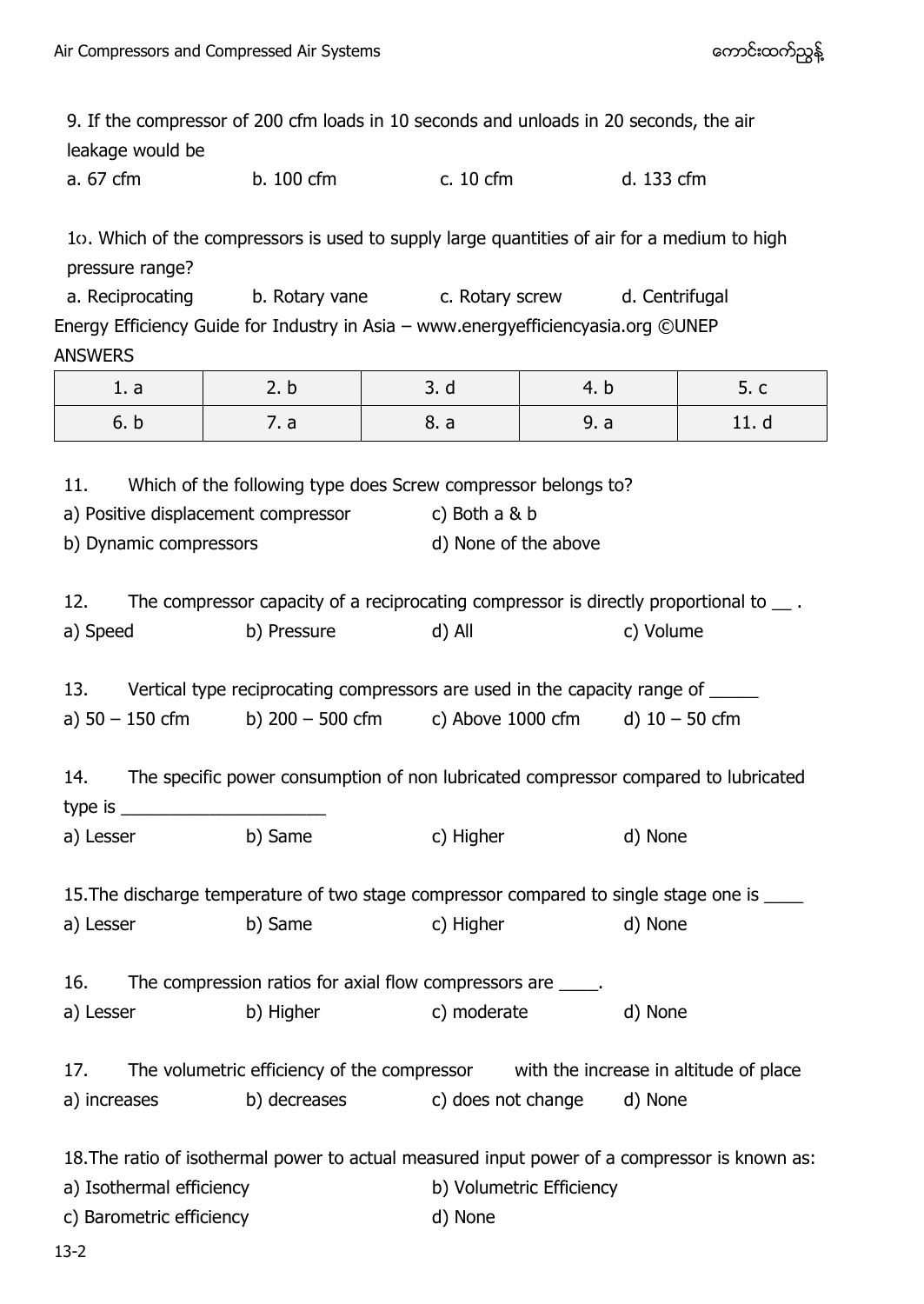19. The basic function of air dryer in a compressor is:

a. prevent dust from entering compressor

b. storage and smoothening pulsating air output

- c. reduce the temperature of the air before it enters the next state to increase efficiency
- d. to remove remaining traces of moisture after after-cooler

20. For every 4°C raise in air inlet temperature of an air compressor, the power consumption will increases by\_\_\_\_\_

| $\frac{1}{2}$ |          |         |       |  |
|---------------|----------|---------|-------|--|
| a) 2%         | b) $1\%$ | c) $3%$ | d) 4% |  |

21. The percentage increase in power consumption of a compressor with suction side air filter and with the pressure drop across the filter of 200 mmWc is \_\_\_\_

a) 1.0% b) 3% c) 2.4% d) 1.6%

22. Which of the statement is "True" for centrifugal compressors?

a) The compressor should not be operated at full load

b) The compressor should be operated at shut off pressure

c) The compressor should not be operated with inlet-guide vane control

d) The compressor should not be operated close to the surge point

23. Identify the correct statement for air compressors.

a. For every 5.5°C drop in the inlet air temperature, the increase in energy consumption is by 2%.

b. For every 4  $\degree$ C rise in the inlet air temperature, the decrease in energy consumption is by 1%

c. For every 4  $\degree$ C rise in the inter air temperature, the increase in energy consumption is by 1%

d. The energy consumption remains same irrespective of inlet air temperature

24. Reduction in the delivery pressure of a Compressor working at 7 bar, by 1 bar would reduce the power consumption by

a) 6 to 10 % b) 2 to 3 % c) 12 to 14 % d) None of the above

25. The acceptable pressure drop at the farthest point in mains header of an industrial compressed air network is:

a)0.3 bar b) 0.5 bar c) 1.0 bar d) 2 bar

26. The likely estimate on equivalent power wastage for a leakage from 7 bar compressed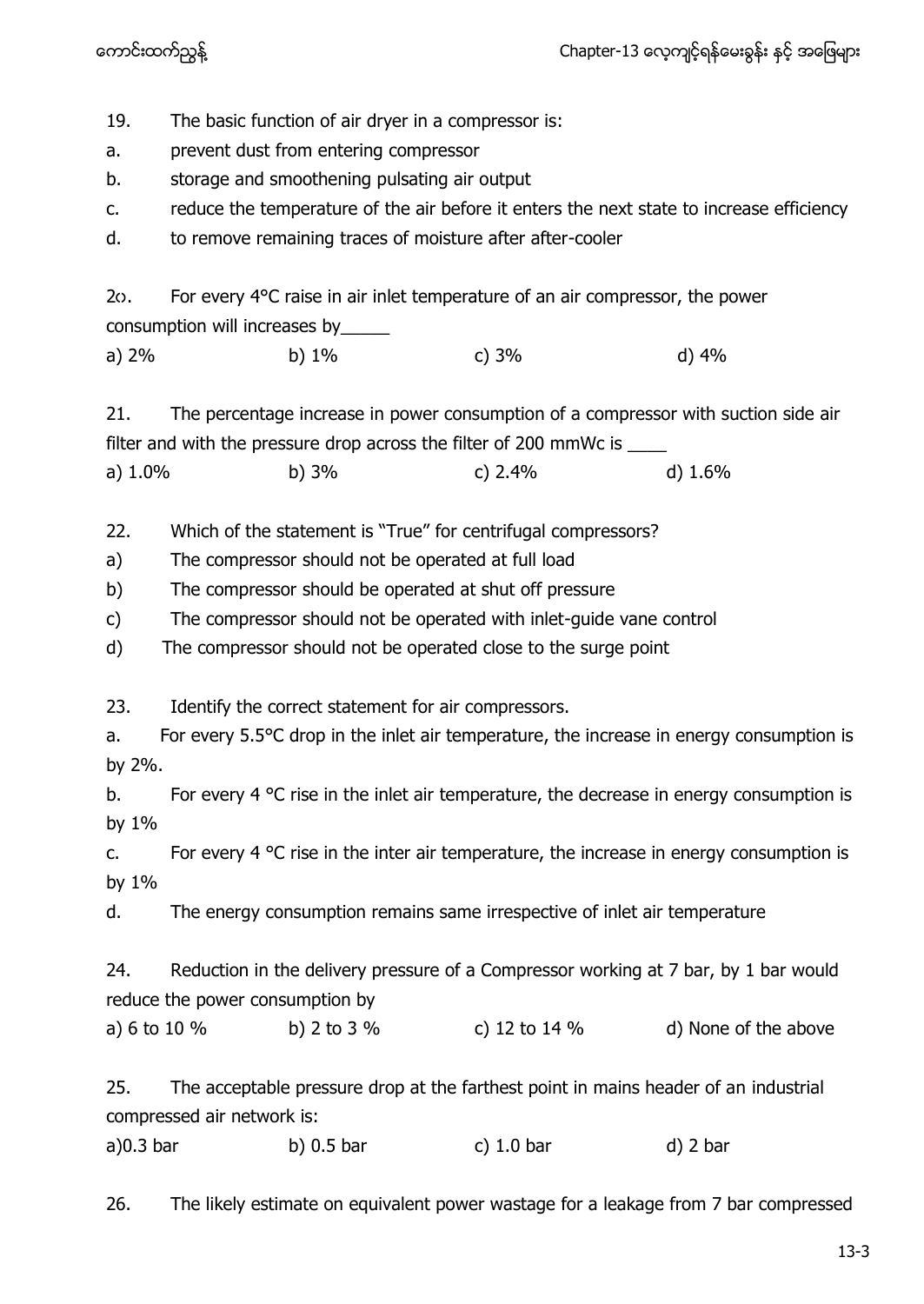| Air Compressors and Compressed Air Systems                                                                               |                                                                                         |                                  | ကောင်းထက်ညွှန့်                                                                               |  |  |
|--------------------------------------------------------------------------------------------------------------------------|-----------------------------------------------------------------------------------------|----------------------------------|-----------------------------------------------------------------------------------------------|--|--|
|                                                                                                                          | air system through 1.6 mm orifice size is ____                                          |                                  |                                                                                               |  |  |
| a) 0.2 kW                                                                                                                | b) 3.0 kW c) 0.8 kW                                                                     |                                  | d) 12 kW                                                                                      |  |  |
| 27.                                                                                                                      | From the point of lower specific energy consumption, which of the following             |                                  |                                                                                               |  |  |
|                                                                                                                          | compressors are suitable for part load operation?                                       |                                  |                                                                                               |  |  |
|                                                                                                                          | a) Two stage reciprocating compressors<br>b) Centrifugal compressors                    |                                  |                                                                                               |  |  |
|                                                                                                                          | c) Two stage screw compressor                                                           | d) Single stage screw compressor |                                                                                               |  |  |
| 28.                                                                                                                      | From base load operation and from achieving best specific energy consumption point      |                                  |                                                                                               |  |  |
|                                                                                                                          | of view, which of the following compressors are suitable?                               |                                  |                                                                                               |  |  |
|                                                                                                                          | a) Single stage reciprocating compressors b) Centrifugal compressors                    |                                  |                                                                                               |  |  |
|                                                                                                                          | c) Two stage reciprocating compressor and Multi stage reciprocating compressor          |                                  |                                                                                               |  |  |
| 29.<br>of the compressor?                                                                                                |                                                                                         |                                  | Which of the following parameters are not required for evaluating volumetric efficiency       |  |  |
| a) Power                                                                                                                 | b) Cylinder bore diameter c) Stroke length                                              |                                  | d) FAD                                                                                        |  |  |
| If the compressor of 200 cfm loads in 10 seconds and unloads in 20 seconds, the air<br>30.<br>leakage would be__________ |                                                                                         |                                  |                                                                                               |  |  |
| a) 67 cfm b) 100 cfm                                                                                                     |                                                                                         | c) $10 \text{ cm}$               | d) 133 cfm                                                                                    |  |  |
|                                                                                                                          | 31. Which of the following type does Screw compressor belongs to?                       |                                  |                                                                                               |  |  |
| a) Positive displacement compressor                                                                                      |                                                                                         | b) Dynamic compressors           |                                                                                               |  |  |
| c) Both a & b                                                                                                            |                                                                                         | d) None of the above             |                                                                                               |  |  |
|                                                                                                                          | Ans: a) Positive displacement compressor                                                |                                  |                                                                                               |  |  |
|                                                                                                                          |                                                                                         |                                  | 32. The compressor capacity of a reciprocating compressor is directly proportional to _______ |  |  |
| a) Speed                                                                                                                 | b) Pressure                                                                             | c) Volume                        | d) All                                                                                        |  |  |
| Ans: a) Speed                                                                                                            |                                                                                         |                                  |                                                                                               |  |  |
|                                                                                                                          | 33. Vertical type reciprocating compressors are used in the capacity range of _________ |                                  |                                                                                               |  |  |
|                                                                                                                          | a) $50 - 150$ cfm b) $200 - 500$ cfm c) Above 10000 cfm d) $10 - 50$ cfm                |                                  |                                                                                               |  |  |
| Ans a) $50 - 150$ cfm                                                                                                    |                                                                                         |                                  |                                                                                               |  |  |
| 34. The specific power consumption of non lubricated compressor compared to lubricated type                              |                                                                                         |                                  |                                                                                               |  |  |
| is $\_\_$                                                                                                                |                                                                                         |                                  |                                                                                               |  |  |
| a) Lesser                                                                                                                | b) Same                                                                                 | c) Higher                        | d) None                                                                                       |  |  |
| Ans c) Higher                                                                                                            |                                                                                         |                                  |                                                                                               |  |  |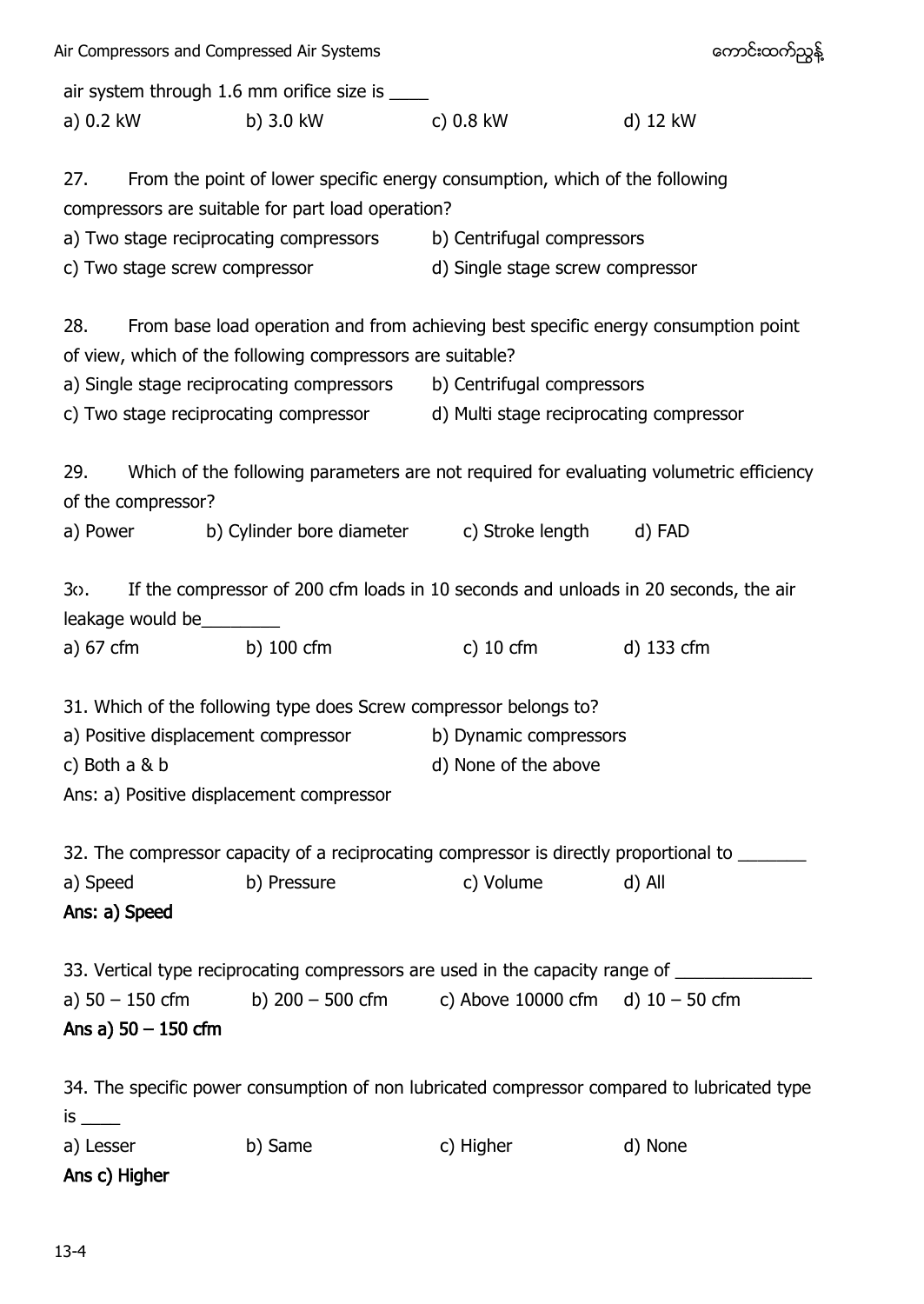| ကောင်းထက်ညွန့်                                                                                                                                 | Chapter-13 လေ့ကျင့်ရန်မေးခွန်း နှင့် အဖြေမျာ |                                            |                 |                            |                                                                                                |
|------------------------------------------------------------------------------------------------------------------------------------------------|----------------------------------------------|--------------------------------------------|-----------------|----------------------------|------------------------------------------------------------------------------------------------|
| 35. The efficiency of compressed air system is around                                                                                          |                                              |                                            |                 |                            |                                                                                                |
| a) 80%                                                                                                                                         | b) 60%                                       |                                            | c) 90%          |                            | d) 10%                                                                                         |
| 36. For instrumentation air needs, which of the following compressors are used:                                                                |                                              |                                            |                 |                            |                                                                                                |
| a) Roots blower                                                                                                                                |                                              | b) Lubricated screw                        | c) Lubricated   |                            | d) Non-lubricated                                                                              |
|                                                                                                                                                |                                              |                                            | reciprocating   |                            | compressor                                                                                     |
| 37. Which of the following is not a rotary compressor?                                                                                         |                                              |                                            |                 |                            |                                                                                                |
| a) Roots blower                                                                                                                                | b) Screw                                     |                                            | c) Centrifugal  |                            | d) Reciprocating                                                                               |
|                                                                                                                                                |                                              |                                            |                 |                            | 38. Which of the following compressors best meet high volume low pressure requirements?        |
| a) Reciprocating                                                                                                                               | b) Screw                                     |                                            | c) Centrifugal  |                            | d) Lobe                                                                                        |
| 39. FAD refers to the compressed air discharge<br>a) at ISO stated conditions                                                                  |                                              | b) Inlet conditions                        |                 | c) at outlet<br>conditions | d) at STP                                                                                      |
| 40. Isothermal efficiency is the ratio of isothermal power to<br>a) Motor power drawn                                                          |                                              | b) isentropic                              |                 | c) Shaft power             | d) theoretical power                                                                           |
|                                                                                                                                                |                                              | power                                      |                 |                            |                                                                                                |
| the compressor?                                                                                                                                |                                              |                                            |                 |                            | 41. Which of the following parameters are not required for evaluating volumetric efficiency of |
| a) Power                                                                                                                                       |                                              | b) Cylinder bore diameter c) stroke length |                 |                            | d) FAD                                                                                         |
| a) Receiver                                                                                                                                    | b) intercooler                               |                                            | c) after cooler | d) drain traps             | 42. The smoothening of the pulsating output of a reciprocating compressor is helped by         |
| 43. Which of the following does not improve compressor performance?                                                                            |                                              |                                            |                 |                            |                                                                                                |
| a) cool air intake                                                                                                                             |                                              | b) clean air intake                        |                 | c) humid air intake        | d) lower elevation                                                                             |
| compressor capacity is 100 cfm, then the leakage would be                                                                                      |                                              |                                            |                 |                            | 44. The leak test results show load time of 5 seconds and unload time of 10 seconds. If the    |
| a) 33 cfm                                                                                                                                      | b) 50 $cm$                                   |                                            | c) 200 cfm      |                            | d) 66 cfm                                                                                      |
| 45. In a compressor capacity trial in a plant, following were the observations:<br>Receiver capacity: 10 m3<br>Initial pressure: 0.2 kg / cm2g |                                              |                                            |                 |                            |                                                                                                |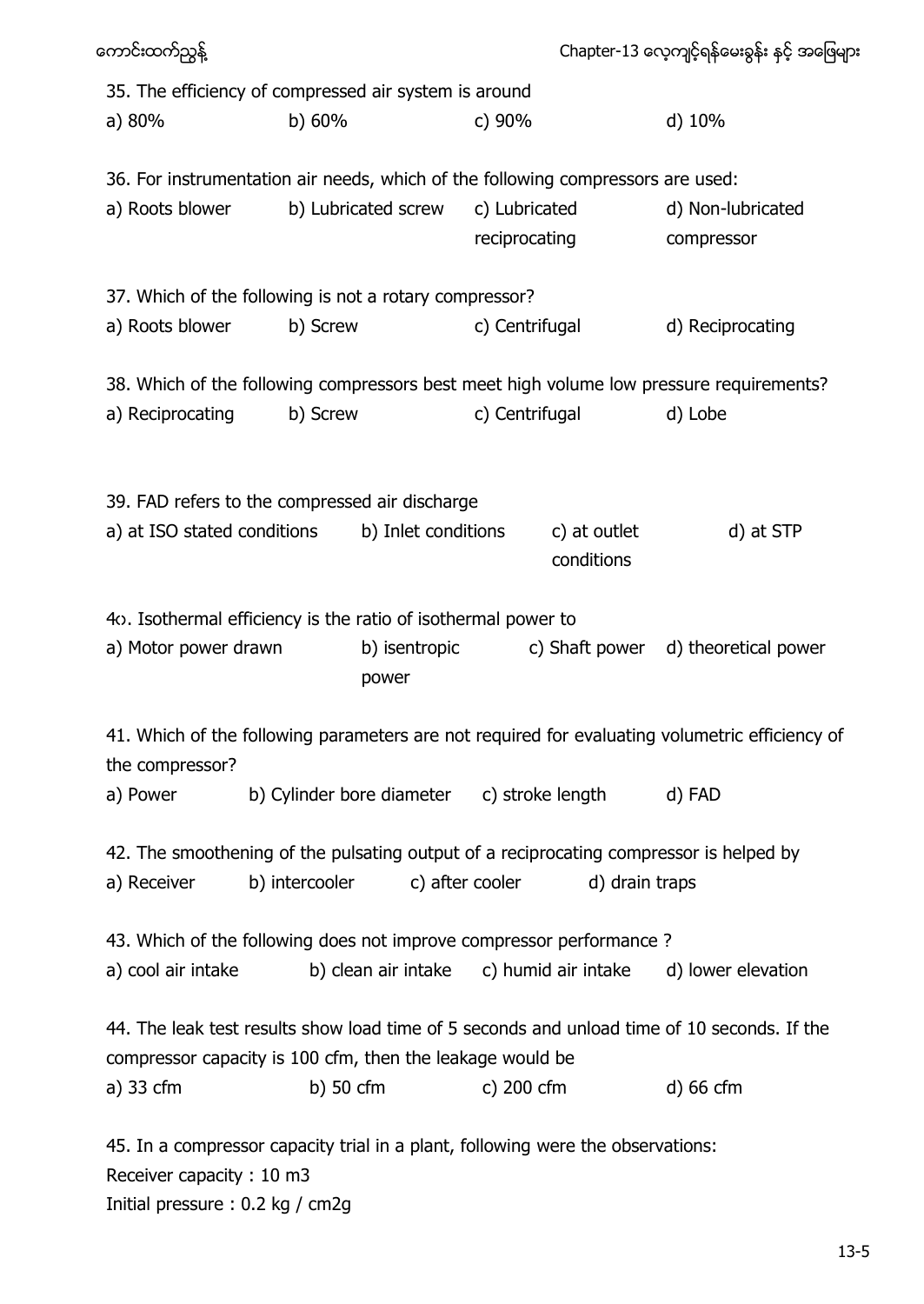Air Compressors and Compressed Air Systems ကား အားသား အသား အသား အသည်းထက်ညွန့် Final pressure : 6.0 kg / cm2g Additional hold-up volume : 1.2 m3 Atmospheric pressure : 1.026 kg / cm2A Compressor pump-up time : 4.26 minutes Motor power consumption (avg.): 98.6 kW Calculate the operational capacity of compressor & specific power consumption (neglect temperature correction)? 46. List the factors that affect energy efficiency in air compressors. 47. What are the methods of capacity control in reciprocating air compressors?

- 48. Briefly explain shop floor method of air compressor capacity assessment.
- 49. What are the effects of moisture on compressed air?
- 5၀. Briefly explain the benefits of an air receiver.

51. A reciprocating V belt driven compressor was found to operating during normal factory operation with the following parameters:

Load pressure  $= 6$  bar

Unload pressure = 8 bar

Load time  $=$  3 minutes

Unload time  $= 1.5$  minutes

Suggest possible energy saving opportunities on a short-term basis.

## ၁၃.၂ ဉာဏ်စမ်းပွစွာများ

(1) A 75-hp compressor in a facility that operates at full load for 2500 h a year is powered by an electric motor that has an efficiency of 88 percent. If the unit cost of electricity is \$0.06/kWh, the annual electricity cost of this compressor is (a) \$7382 (b) \$9900 (c) \$12,780 (d) \$9533 (e) \$8389

(2) Refrigerant-134a enters an adiabatic compressor as saturated vapor at 24°C and leaves at 0.8 MPa and 60°C. The mass flow rate of the refrigerant is 1.2 kg/s. Determine (a) the power input to the compressor and (b) the volume flow rate of the refrigerant at the compressor inlet.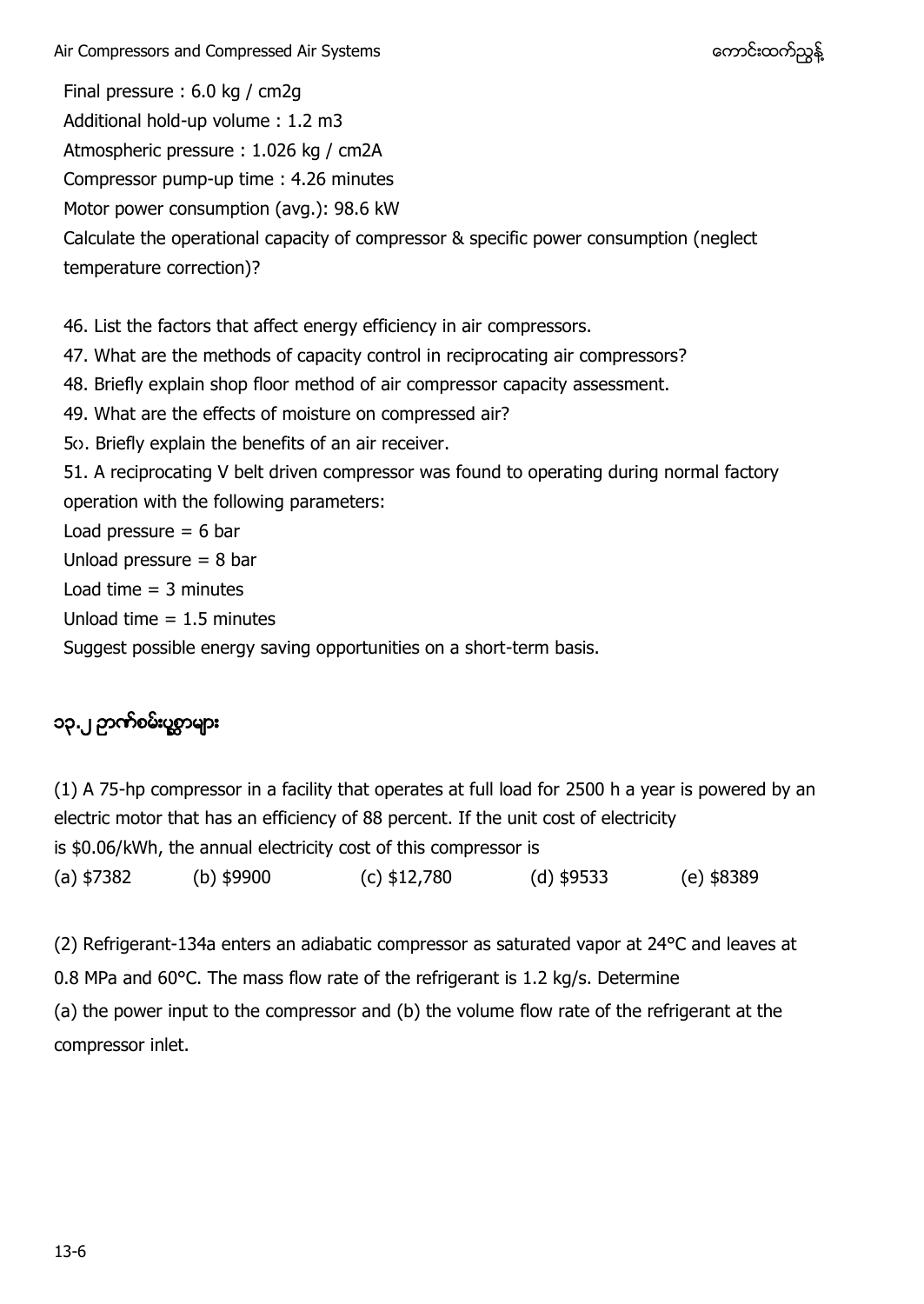

ကောင်းထက်ညွန့် ကားသား ကားသား ကားသား ကားသား Chapter-13 လေ့ကျင့်ရန်မေးခွန်း နှင့် အဖြေများ

(2) Air at 100 kPa and 280 K is compressed steadily to 600 kPa and 400 K. The mass flow rate of the air is 0.02 kg/s, and a heat loss of 16 kJ/kg occurs during the process. Assuming the changes in kinetic and potential energies are negligible, determine the necessary power input to the compressor. (Page 263)

(3) Air enters the compressor of a gas-turbine plant at ambient conditions of 100 kPa and 25°C with a low velocity and exits at 1 MPa and 347°C with a velocity of 90 m/s. The compressor is cooled at a rate of 1500 kJ/min, and the power input to the compressor is 250 kW. Determine the mass flow rate of air through the compressor.

(4) Air is compressed from 14.7 psia and 60°F to a pressure of 150 psia while being cooled at a rate of 10 Btu/lbm by circulating water through the compressor casing. The volume flow rate of the air at the inlet conditions is 5000 ft3/min, and the power input to the compressor is 700 hp. Determine (a) the mass flow rate of the air and (b) the temperature at the compressor exit.





(5) Helium is to be compressed from 120 kPa and 310 K to 700 kPa and 430 K. A heat loss of 20 kJ/kg occurs during the compression process. Neglecting kinetic energy changes, determine the power input required for a mass flow rate of 90 kg/min.